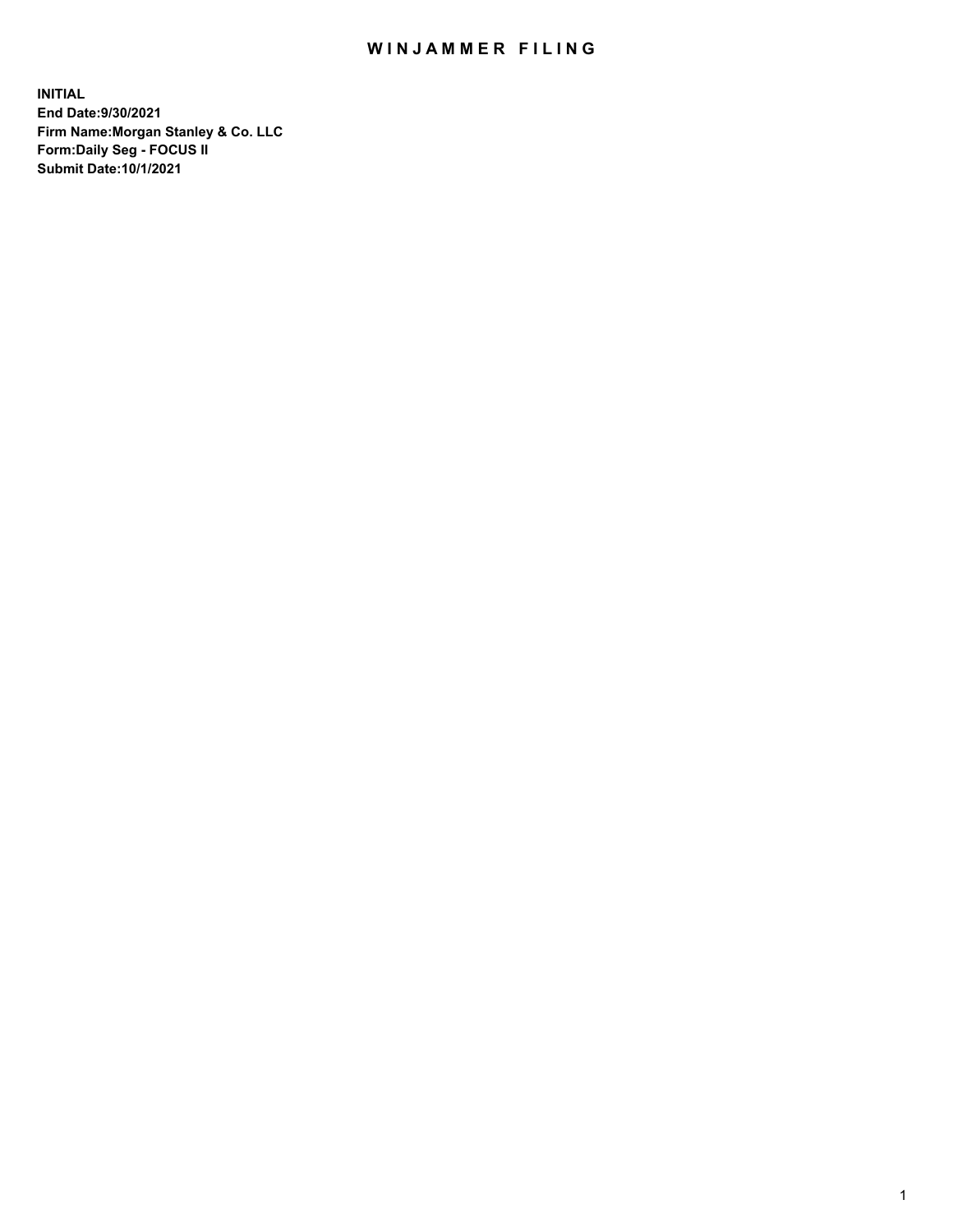**INITIAL End Date:9/30/2021 Firm Name:Morgan Stanley & Co. LLC Form:Daily Seg - FOCUS II Submit Date:10/1/2021 Daily Segregation - Cover Page**

| Name of Company                                                                                                                                                                                                                                                                                                                | <b>Morgan Stanley &amp; Co. LLC</b>                    |
|--------------------------------------------------------------------------------------------------------------------------------------------------------------------------------------------------------------------------------------------------------------------------------------------------------------------------------|--------------------------------------------------------|
| <b>Contact Name</b>                                                                                                                                                                                                                                                                                                            | <b>Ikram Shah</b>                                      |
| <b>Contact Phone Number</b>                                                                                                                                                                                                                                                                                                    | 212-276-0963                                           |
| <b>Contact Email Address</b>                                                                                                                                                                                                                                                                                                   | Ikram.shah@morganstanley.com                           |
| FCM's Customer Segregated Funds Residual Interest Target (choose one):<br>a. Minimum dollar amount: ; or<br>b. Minimum percentage of customer segregated funds required:% ; or<br>c. Dollar amount range between: and; or<br>d. Percentage range of customer segregated funds required between:% and%.                         | 235,000,000<br><u>0</u><br>0 Q<br>0 Q                  |
| FCM's Customer Secured Amount Funds Residual Interest Target (choose one):<br>a. Minimum dollar amount: ; or<br>b. Minimum percentage of customer secured funds required:% ; or<br>c. Dollar amount range between: and; or<br>d. Percentage range of customer secured funds required between: % and %.                         | 140,000,000<br><u>0</u><br><u>00</u><br>0 <sub>0</sub> |
| FCM's Cleared Swaps Customer Collateral Residual Interest Target (choose one):<br>a. Minimum dollar amount: ; or<br>b. Minimum percentage of cleared swaps customer collateral required:% ; or<br>c. Dollar amount range between: and; or<br>d. Percentage range of cleared swaps customer collateral required between:% and%. | 92,000,000<br><u>0</u><br>0 Q<br>00                    |

Attach supporting documents CH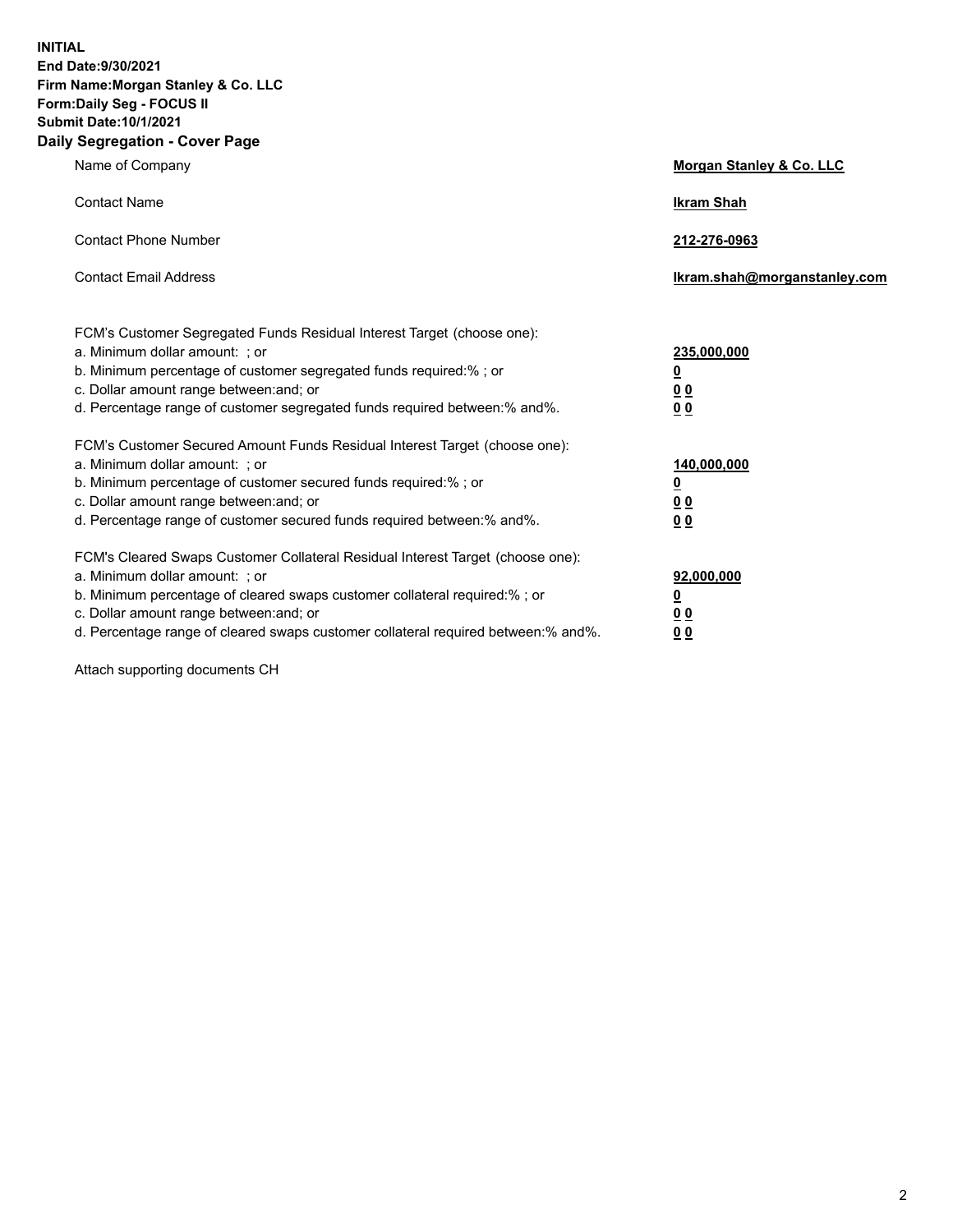## **INITIAL End Date:9/30/2021 Firm Name:Morgan Stanley & Co. LLC Form:Daily Seg - FOCUS II Submit Date:10/1/2021**

## **Daily Segregation - Secured Amounts**

Foreign Futures and Foreign Options Secured Amounts Amount required to be set aside pursuant to law, rule or regulation of a foreign government or a rule of a self-regulatory organization authorized thereunder 1. Net ledger balance - Foreign Futures and Foreign Option Trading - All Customers A. Cash **5,430,198,516** [7315] B. Securities (at market) **1,950,070,204** [7317] 2. Net unrealized profit (loss) in open futures contracts traded on a foreign board of trade **73,662,924** [7325] 3. Exchange traded options a. Market value of open option contracts purchased on a foreign board of trade **46,498,182** [7335] b. Market value of open contracts granted (sold) on a foreign board of trade **-19,696,891** [7337] 4. Net equity (deficit) (add lines 1. 2. and 3.) **7,480,732,935** [7345] 5. Account liquidating to a deficit and account with a debit balances - gross amount **65,011,507** [7351] Less: amount offset by customer owned securities **-59,653,702** [7352] **5,357,805** 6. Amount required to be set aside as the secured amount - Net Liquidating Equity Method (add lines 4 and 5) 7. Greater of amount required to be set aside pursuant to foreign jurisdiction (above) or line

6.

## FUNDS DEPOSITED IN SEPARATE REGULATION 30.7 ACCOUNTS

- 1. Cash in banks
	- A. Banks located in the United States **503,716,449** [7500]
	- B. Other banks qualified under Regulation 30.7 **327,863,018** [7520] **831,579,467**
- 2. Securities
	- A. In safekeeping with banks located in the United States **510,466,406** [7540]
	- B. In safekeeping with other banks qualified under Regulation 30.7 **59,791,878** [7560] **570,258,284**
- 3. Equities with registered futures commission merchants
	-
	- B. Securities **0** [7590]
	- C. Unrealized gain (loss) on open futures contracts **-443,128** [7600]
	- D. Value of long option contracts **0** [7610]
	- E. Value of short option contracts **0** [7615] **12,207,452** [7620]
- 4. Amounts held by clearing organizations of foreign boards of trade
	- A. Cash **0** [7640]
	- B. Securities **0** [7650]
	- C. Amount due to (from) clearing organization daily variation **0** [7660]
	- D. Value of long option contracts **0** [7670]
	- E. Value of short option contracts **0** [7675] **0** [7680]
- 5. Amounts held by members of foreign boards of trade
	-
	-
	- C. Unrealized gain (loss) on open futures contracts **74,106,052** [7720]
	- D. Value of long option contracts **46,498,182** [7730]
	-
- 6. Amounts with other depositories designated by a foreign board of trade **0** [7760]
- 7. Segregated funds on hand **0** [7765]
- 8. Total funds in separate section 30.7 accounts **7,699,790,685** [7770]
- 9. Excess (deficiency) Set Aside for Secured Amount (subtract line 7 Secured Statement Page 1 from Line 8)
- 10. Management Target Amount for Excess funds in separate section 30.7 accounts **140,000,000** [7780]
- 11. Excess (deficiency) funds in separate 30.7 accounts over (under) Management Target **73,699,945** [7785]

**0** [7305]

[7354] **7,486,090,740** [7355]

**7,486,090,740** [7360]

[7530]

[7570]

A. Cash **12,650,580** [7580]

 A. Cash **4,805,026,218** [7700] B. Securities **1,379,811,921** [7710] E. Value of short option contracts **-19,696,891** [7735] **6,285,745,482** [7740] **213,699,945** [7380]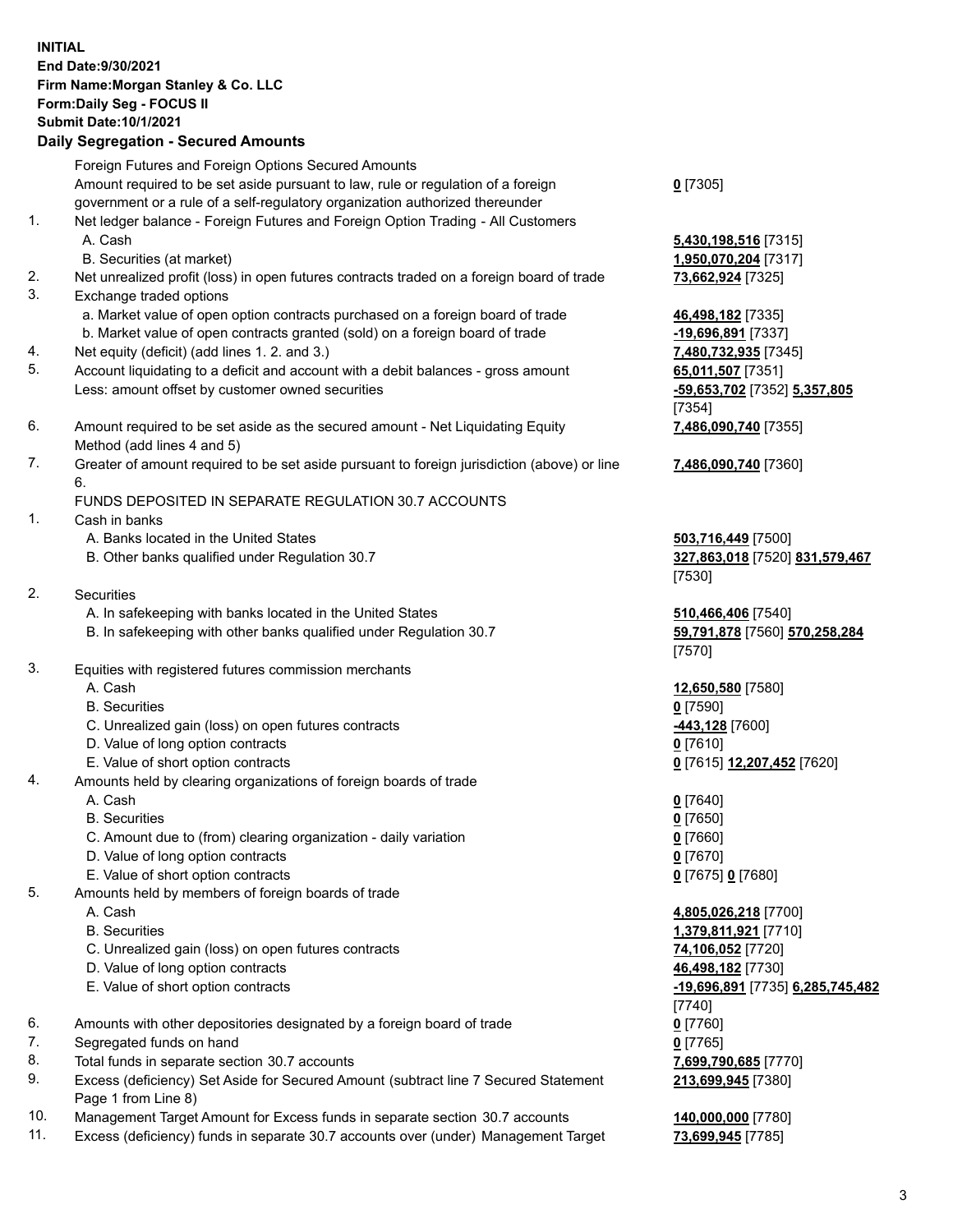**INITIAL End Date:9/30/2021 Firm Name:Morgan Stanley & Co. LLC Form:Daily Seg - FOCUS II Submit Date:10/1/2021 Daily Segregation - Segregation Statement** SEGREGATION REQUIREMENTS(Section 4d(2) of the CEAct) 1. Net ledger balance A. Cash **18,601,325,472** [7010] B. Securities (at market) **7,824,557,411** [7020] 2. Net unrealized profit (loss) in open futures contracts traded on a contract market **-1,854,531,076** [7030] 3. Exchange traded options A. Add market value of open option contracts purchased on a contract market **1,873,242,813** [7032] B. Deduct market value of open option contracts granted (sold) on a contract market **-1,502,617,893** [7033] 4. Net equity (deficit) (add lines 1, 2 and 3) **24,941,976,727** [7040] 5. Accounts liquidating to a deficit and accounts with debit balances - gross amount **521,430,995** [7045] Less: amount offset by customer securities **-520,763,534** [7047] **667,461** [7050] 6. Amount required to be segregated (add lines 4 and 5) **24,942,644,188** [7060] FUNDS IN SEGREGATED ACCOUNTS 7. Deposited in segregated funds bank accounts A. Cash **2,051,449,713** [7070] B. Securities representing investments of customers' funds (at market) **0** [7080] C. Securities held for particular customers or option customers in lieu of cash (at market) **3,263,733,375** [7090] 8. Margins on deposit with derivatives clearing organizations of contract markets A. Cash **15,323,651,488** [7100] B. Securities representing investments of customers' funds (at market) **0** [7110] C. Securities held for particular customers or option customers in lieu of cash (at market) **4,412,628,727** [7120] 9. Net settlement from (to) derivatives clearing organizations of contract markets **-252,241,061** [7130] 10. Exchange traded options A. Value of open long option contracts **1,873,242,813** [7132] B. Value of open short option contracts **-1,502,617,893** [7133] 11. Net equities with other FCMs A. Net liquidating equity **10,774,263** [7140] B. Securities representing investments of customers' funds (at market) **0** [7160] C. Securities held for particular customers or option customers in lieu of cash (at market) **0** [7170] 12. Segregated funds on hand **148,195,309** [7150] 13. Total amount in segregation (add lines 7 through 12) **25,328,816,734** [7180] 14. Excess (deficiency) funds in segregation (subtract line 6 from line 13) **386,172,546** [7190] 15. Management Target Amount for Excess funds in segregation **235,000,000** [7194]

16. Excess (deficiency) funds in segregation over (under) Management Target Amount Excess

**151,172,546** [7198]